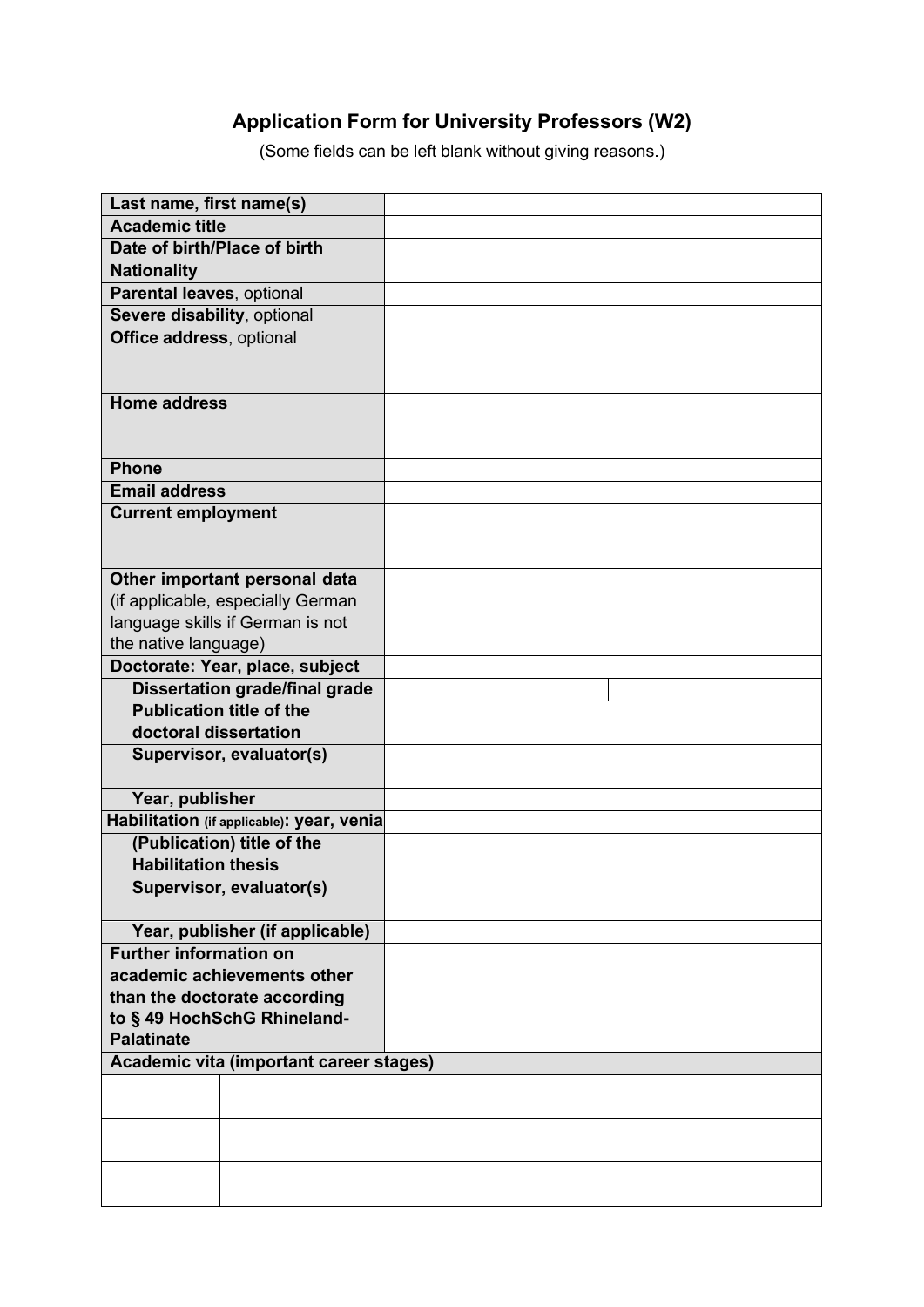| Important scholarships, awards                                                                   |                                                                                                |
|--------------------------------------------------------------------------------------------------|------------------------------------------------------------------------------------------------|
|                                                                                                  |                                                                                                |
|                                                                                                  |                                                                                                |
| Published papers in peer-reviewed journals, especially international journals                    |                                                                                                |
| Please list up to three papers (title, place of publication, year, pages)                        |                                                                                                |
|                                                                                                  |                                                                                                |
|                                                                                                  |                                                                                                |
|                                                                                                  |                                                                                                |
|                                                                                                  |                                                                                                |
|                                                                                                  |                                                                                                |
|                                                                                                  | Publications other than the doctoral dissertation and, if applicable, the habilitation thesis  |
| Please list up to five publications relevant for the position (monographs, articles editorships; |                                                                                                |
|                                                                                                  | title, place of publication, year)                                                             |
|                                                                                                  |                                                                                                |
|                                                                                                  |                                                                                                |
|                                                                                                  |                                                                                                |
|                                                                                                  |                                                                                                |
|                                                                                                  |                                                                                                |
|                                                                                                  |                                                                                                |
|                                                                                                  |                                                                                                |
|                                                                                                  |                                                                                                |
|                                                                                                  |                                                                                                |
|                                                                                                  | Further information on publications, if applicable (total number, other articles/essays etc.)  |
|                                                                                                  |                                                                                                |
|                                                                                                  |                                                                                                |
|                                                                                                  | <b>Academic teaching Please list 5-8 academic courses you taught that are relevant for the</b> |
| position: Title, type (L= lecture, BA = taught in bachelor's program, MA = taught in master's    |                                                                                                |
| program), i.e. "Introduction to " (PS, 2 times), "Modern Texts on " (MA)                         |                                                                                                |
|                                                                                                  |                                                                                                |
|                                                                                                  |                                                                                                |
|                                                                                                  |                                                                                                |
|                                                                                                  |                                                                                                |
|                                                                                                  | More information on academic teaching (scope and focus of teaching, special projects)          |
|                                                                                                  |                                                                                                |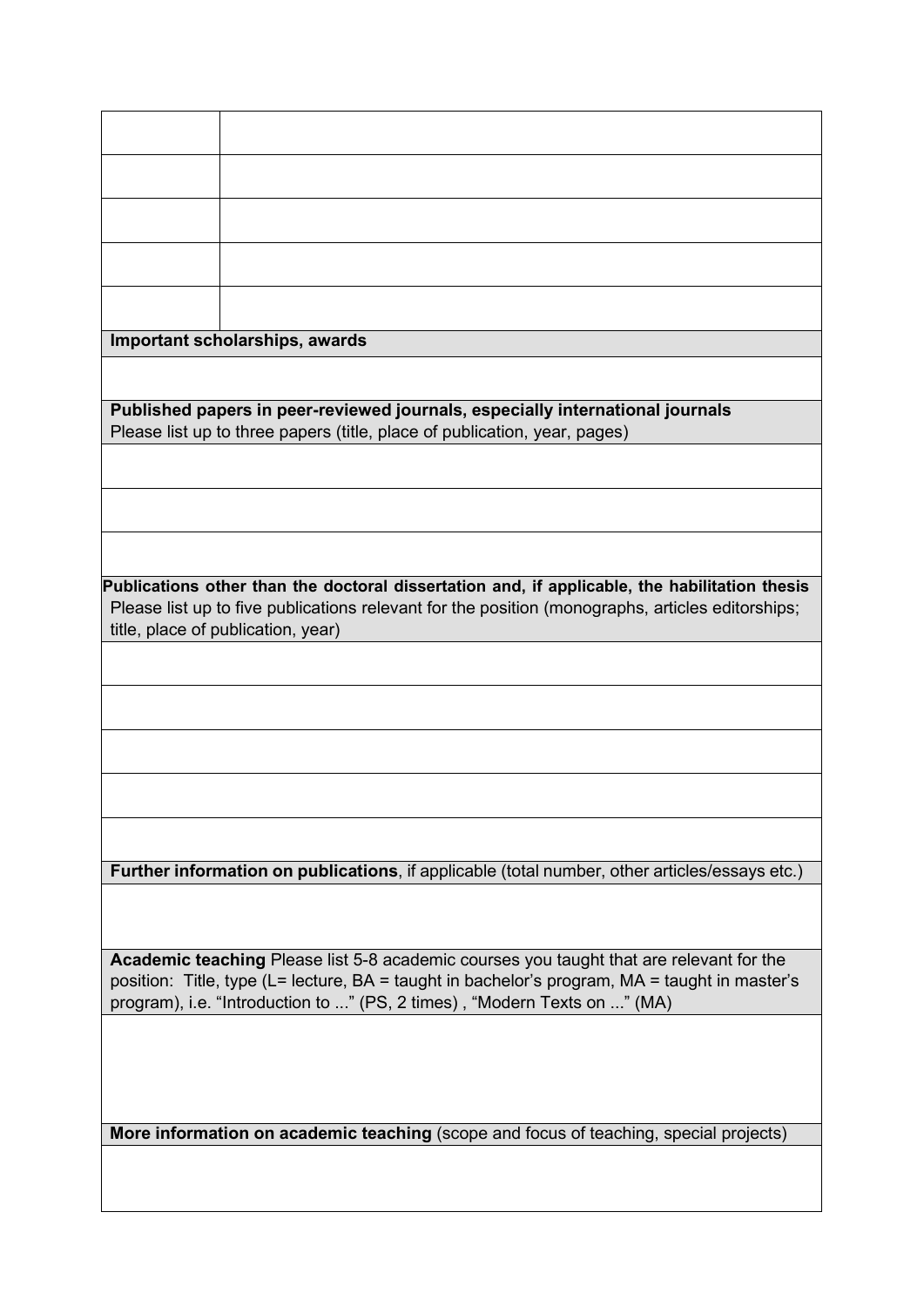**External funding** Please list your three most important acquisitions of external funding (funding institution, project, place, funding period, amount of funding)

**Relevant stays abroad, experience in international networking**

**Relevant experience in interdisciplinary cooperation**

**Relevant experience in university self-administration**